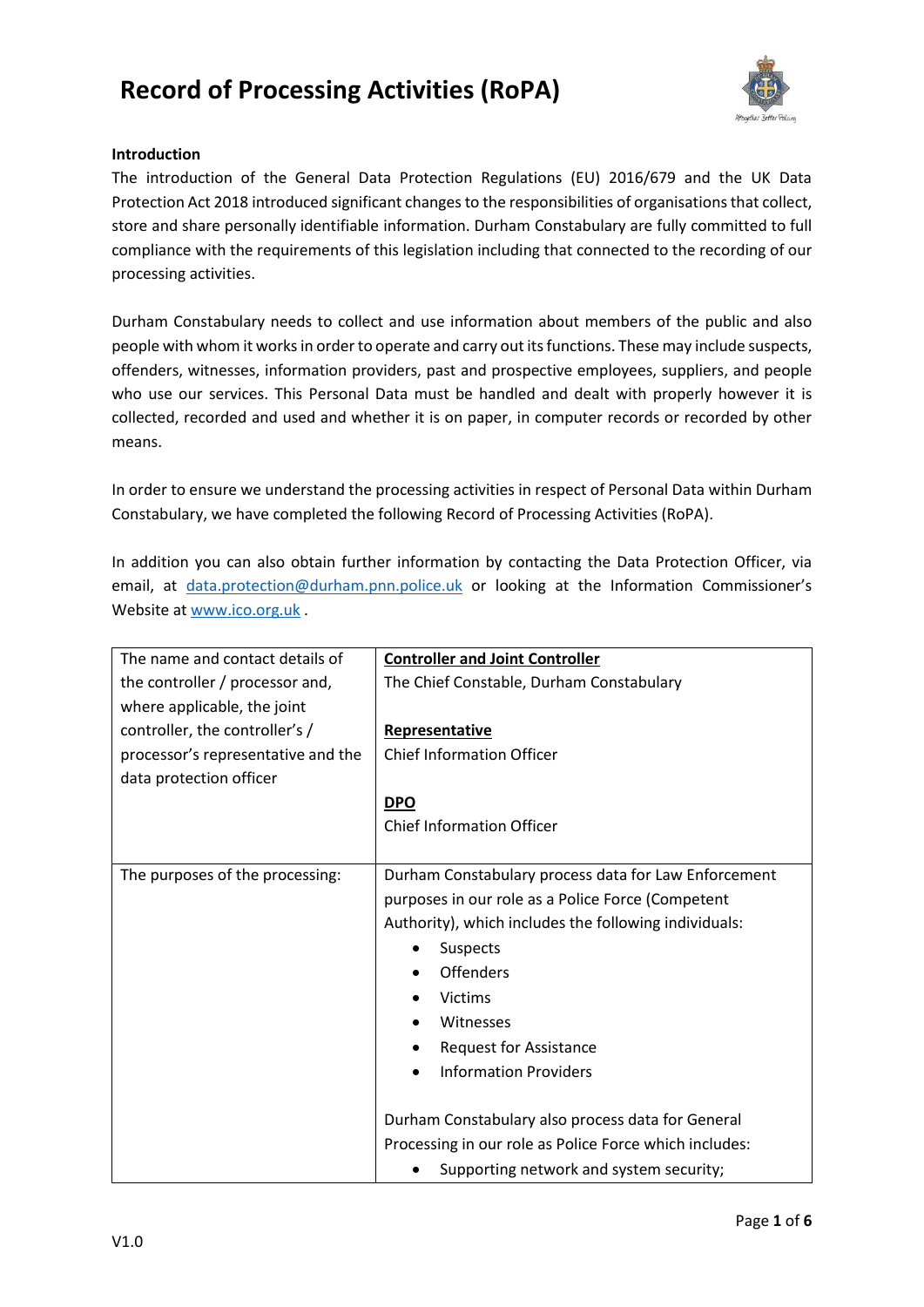

|                              | Auditing;<br>٠                                                                                                       |
|------------------------------|----------------------------------------------------------------------------------------------------------------------|
|                              | Complying with legal obligations; and                                                                                |
|                              | Conducting web analytics.<br>٠                                                                                       |
|                              | Recruitment and selection of employees;                                                                              |
|                              | Personnel management;                                                                                                |
|                              | Workplace monitoring;<br>٠                                                                                           |
|                              | Human resources administration including payroll<br>and benefits;                                                    |
|                              | Education, training and development activities.<br>٠                                                                 |
|                              | To obtain products and services;                                                                                     |
|                              | Vendor administration, order management and<br>$\bullet$<br>accounts payable; and evaluating potential<br>suppliers. |
|                              | Members of the public who use our website<br>٠                                                                       |
|                              | Members of the public who write to Durham<br>$\bullet$                                                               |
|                              | Constabulary via the public website                                                                                  |
|                              | Third parties we may communicate with where we<br>$\bullet$                                                          |
|                              | do not have a contract                                                                                               |
|                              | Please refer to the Force Information Asset Register for a<br>full list of our Processing Activities.                |
| Categories of data subjects: | Durham Constabulary process the following types of data                                                              |
|                              | subjects for both Law Enforcement and General Processing                                                             |
|                              | which includes:                                                                                                      |
|                              | Suspects                                                                                                             |
|                              | Offenders                                                                                                            |
|                              | <b>Victims</b>                                                                                                       |
|                              | Witness                                                                                                              |
|                              | Requests for assistance                                                                                              |
|                              | Information providers                                                                                                |
|                              | Employees                                                                                                            |
|                              | Suppliers                                                                                                            |
|                              | Successful and Unsuccessful employment<br>candidates                                                                 |
|                              | People who use our services or the services we<br>$\bullet$                                                          |
|                              | provide on behalf of others                                                                                          |
|                              |                                                                                                                      |
| Categories of personal data: | Durham Constabulary process the following types of data                                                              |
|                              |                                                                                                                      |
|                              | categories for both Law Enforcement and General                                                                      |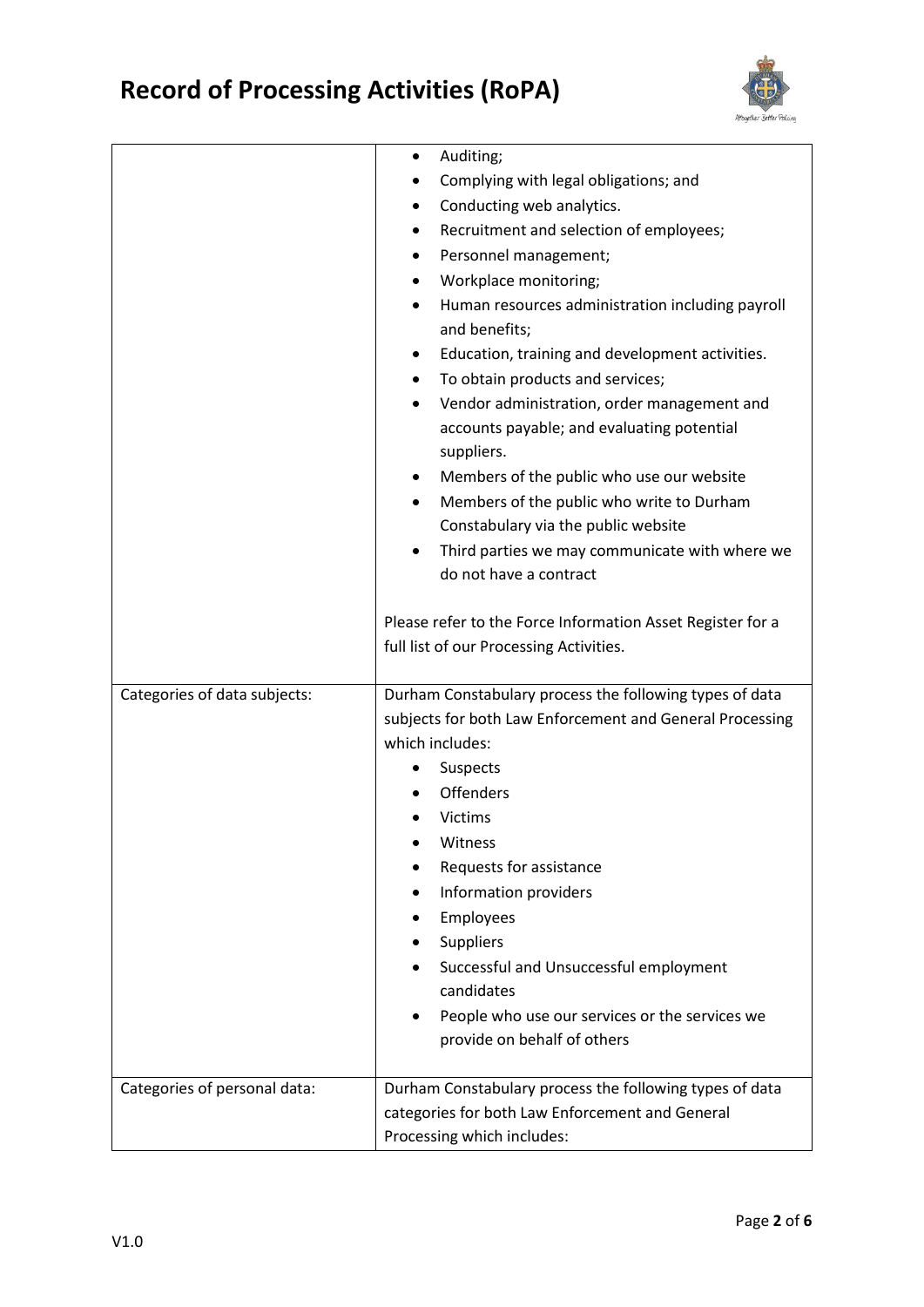

| Personal details including name and contact<br>٠                                                                  |
|-------------------------------------------------------------------------------------------------------------------|
| information                                                                                                       |
| Date of birth                                                                                                     |
| Gender<br>٠                                                                                                       |
| Marital status                                                                                                    |
| <b>Biometric information</b><br>٠                                                                                 |
| Beneficiary & emergency contact Information                                                                       |
| Family and lifestyle details<br>٠                                                                                 |
| Government identification numbers                                                                                 |
| Education and training details<br>٠                                                                               |
| Bank account details and payroll information<br>٠                                                                 |
| Wage and benefit information;                                                                                     |
| Performance information                                                                                           |
| Employment details.                                                                                               |
| Device details<br>$\bullet$                                                                                       |
| User activity                                                                                                     |
| Browser history details                                                                                           |
| Location details<br>$\bullet$                                                                                     |
| Electronic identification data including IP address                                                               |
| <b>Financial details</b>                                                                                          |
| Payment details<br>٠                                                                                              |
| Contractual details including the goods and services<br>٠                                                         |
| provided; and                                                                                                     |
| Name & contact information of suppliers<br>٠                                                                      |
| Callers                                                                                                           |
| Visitors records                                                                                                  |
|                                                                                                                   |
| Special categories of (sensitive) personal data:<br>The special categories specifically include genetic data, and |
| biometric data where processed to uniquely identify an                                                            |
| individual:                                                                                                       |
| Race<br>$\bullet$                                                                                                 |
| Ethnic origin                                                                                                     |
| Politics                                                                                                          |
| Religion                                                                                                          |
| Trade union membership                                                                                            |
| Genetics                                                                                                          |
| Biometrics (where used for ID purposes)                                                                           |
| Health                                                                                                            |
| Sex life; or                                                                                                      |
| Sexual orientation                                                                                                |
|                                                                                                                   |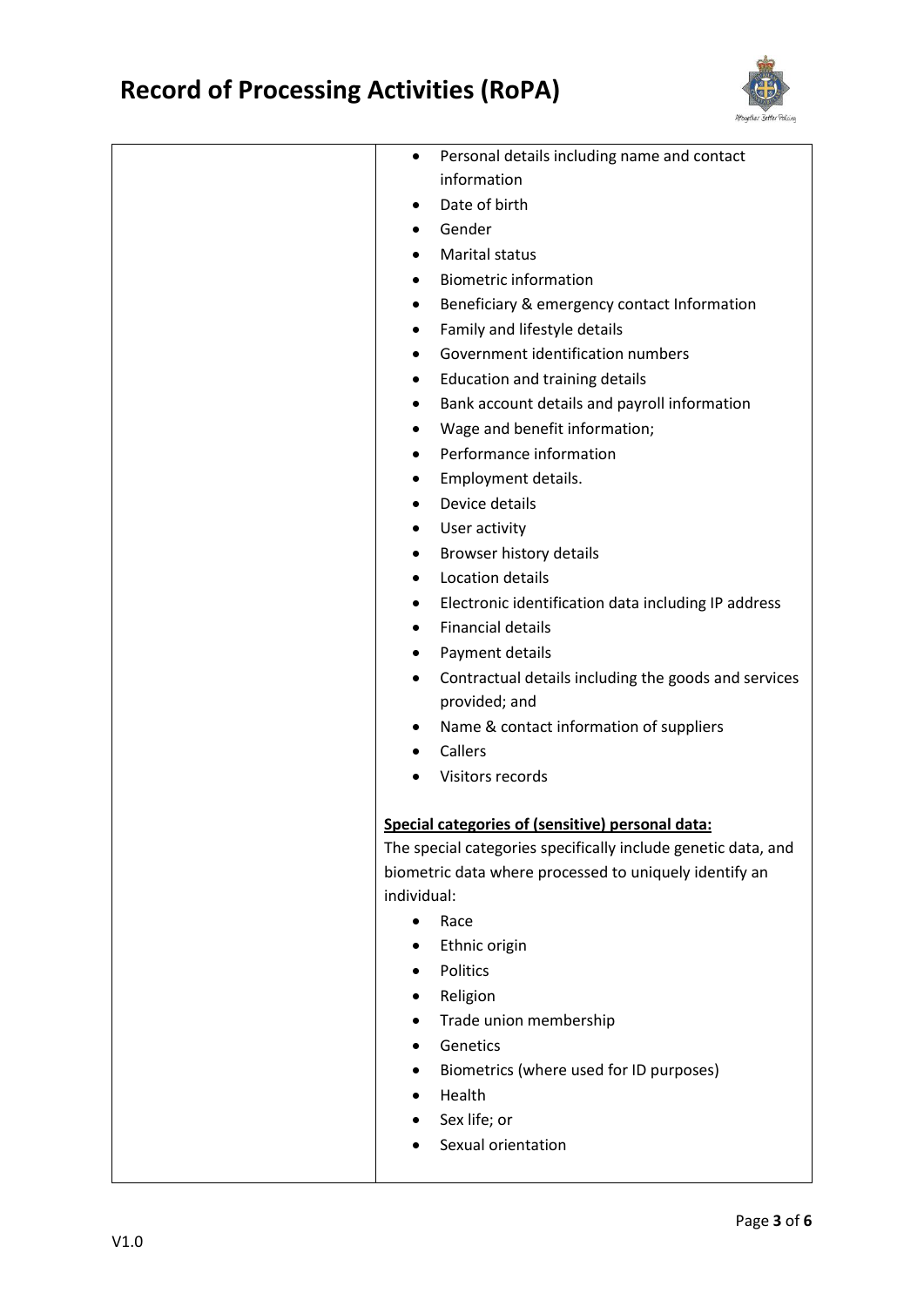

| The categories of recipients to      | Disclosures to other law enforcement agencies<br>$\bullet$                                |
|--------------------------------------|-------------------------------------------------------------------------------------------|
| whom the personal data have been     | (including international agencies and those involved                                      |
| or will be disclosed including       | in National Security)                                                                     |
| recipients in third countries or     | Partner agencies working on crime reduction<br>٠                                          |
| international organisations          | initiatives                                                                               |
| Durham Constabulary will disclose    |                                                                                           |
| and share information that it        | Partner Agencies involved in the Safeguarding of<br><b>Children and Vulnerable Adults</b> |
| processes for both Law               |                                                                                           |
| <b>Enforcement and General</b>       | Partners in the Criminal Justice arena,<br>٠                                              |
| Processing with the below which      | Victim Support                                                                            |
| includes:                            | Local government<br>$\bullet$                                                             |
|                                      | Central government<br>٠                                                                   |
|                                      | Ombudsmen and regulatory authorities                                                      |
|                                      | The Media<br>$\bullet$                                                                    |
|                                      | Other bodies or individuals where necessary to                                            |
|                                      | prevent harm to individuals                                                               |
|                                      | HM Revenue and Customs<br>٠                                                               |
|                                      | Licensing authorities<br>٠                                                                |
|                                      | Legal representatives                                                                     |
|                                      | Prosecuting authorities<br>٠                                                              |
|                                      | Defence solicitors                                                                        |
|                                      | MPs/Elected representatives<br>٠                                                          |
|                                      | Courts<br>$\bullet$                                                                       |
|                                      | Prisons                                                                                   |
|                                      | Partner agencies involved in crime and disorder                                           |
|                                      | strategies                                                                                |
|                                      | Private sector organisations working with the police                                      |
|                                      | in anti-crime strategies                                                                  |
|                                      | Voluntary sector organisations                                                            |
|                                      | Approved organisations and people working with                                            |
|                                      | the police                                                                                |
|                                      | Independent Office for Police Conduct                                                     |
|                                      | Her Majesty's Inspectorate of Constabulary                                                |
|                                      | Auditors                                                                                  |
|                                      | Office of Police & Crime Commissioner                                                     |
|                                      |                                                                                           |
| Where applicable, transfers of       | Durham Constabulary will transfer personal data to:                                       |
| personal data to a third country or  | Interpol - any data transferred has an adequate                                           |
| an international organisation,       | level of protection and/or is necessary for Law                                           |
| including the identification of that | Enforcement purposes.                                                                     |
| third country or international       | Other International Law Enforcement Bodies- any                                           |
| organisation and, in the case of     | data transferred has an adequate level of protection                                      |
| transfers referred to in the second  | and/or is necessary for Law Enforcement purposes.                                         |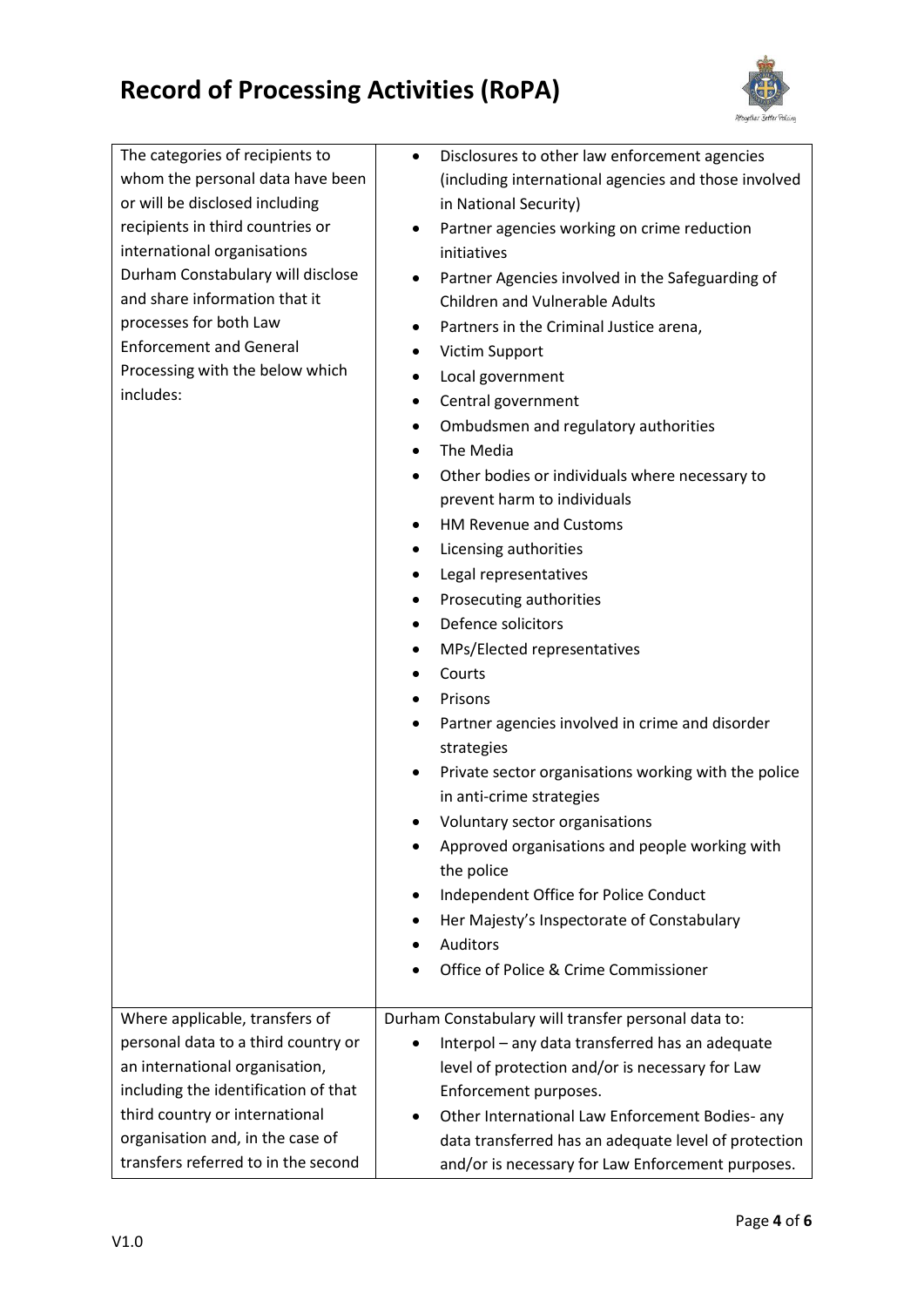

| subparagraph of Article 49(1), the               |                                                                                                                           |
|--------------------------------------------------|---------------------------------------------------------------------------------------------------------------------------|
| documentation of suitable                        |                                                                                                                           |
| Where possible, the envisaged                    | Durham Constabulary adhere to the Review,<br>$\bullet$                                                                    |
| time limits for erasure of the                   | Retention & Deletion (RRD) Policy for information                                                                         |
| different categories of data                     | managed under MoPI.                                                                                                       |
| Where possible, a general                        | All access to information whether digital or paper is                                                                     |
| description of the technical and                 | managed by role based access controls, Active Directory                                                                   |
| organisational security measures                 | authentication including passwords, privilege levels,                                                                     |
| referred to in Article 32(1)                     | physical security, printer passwords, shredding facilities and                                                            |
| Anonymisation of personal                        | services, secure disposal of hardware assets and electronic                                                               |
| data;                                            | and physical door access controls. All aspects outlined                                                                   |
| Encryption of personal                           | above are described in detail within Force policies.                                                                      |
| data;                                            |                                                                                                                           |
| Segregation of personal                          | Like all Forces, Durham Constabulary must gain an annual<br>compliance certificate in order to access the Public Services |
| data from other networks;                        | Network. There is a strict code of connection, which                                                                      |
| Access control and user                          | outlines mandatory controls such as secure configuration,                                                                 |
| authentication;                                  | physical security, protective monitoring, authentication and                                                              |
| Employee training on<br>٠                        | boundary protection.                                                                                                      |
| information security; and<br>Written information |                                                                                                                           |
|                                                  | In addition to PSN compliance, there is an additional code of                                                             |
| security policies and<br>procedures.             | connection to connect to PSN (P), the encrypted police                                                                    |
|                                                  | overlay providing access to National systems called the                                                                   |
|                                                  | Governance & Information Risk Return (GIRR). The GIRR                                                                     |
|                                                  | covers additional controls such as mobile device                                                                          |
|                                                  | configuration, data encryption in transit, asset                                                                          |
|                                                  | management, and access control and network security. All                                                                  |
|                                                  | the above being compliant to nationally agreed standards.                                                                 |
|                                                  |                                                                                                                           |
|                                                  | All new systems are accredited before they go live. This                                                                  |
|                                                  | ensures that any risk to the confidentiality, integrity and                                                               |
|                                                  | availability of data is documented and mitigated where                                                                    |
|                                                  | possible and in line with the Senior Information Risk Officer                                                             |
|                                                  | (SIRO), Information Risk Appetite.                                                                                        |
|                                                  |                                                                                                                           |
|                                                  | All Durham Constabulary Policing purpose systems and                                                                      |
|                                                  | those containing personal information have a dedicated                                                                    |
|                                                  | Information Asset Owner, who receive training to ensure                                                                   |
|                                                  | that that they understand their role and responsibilities in                                                              |
|                                                  | accordance with the Force Information Assurance Strategy.                                                                 |
|                                                  | With this including their management of who has access to                                                                 |
|                                                  | the systems they are each responsible                                                                                     |
|                                                  |                                                                                                                           |